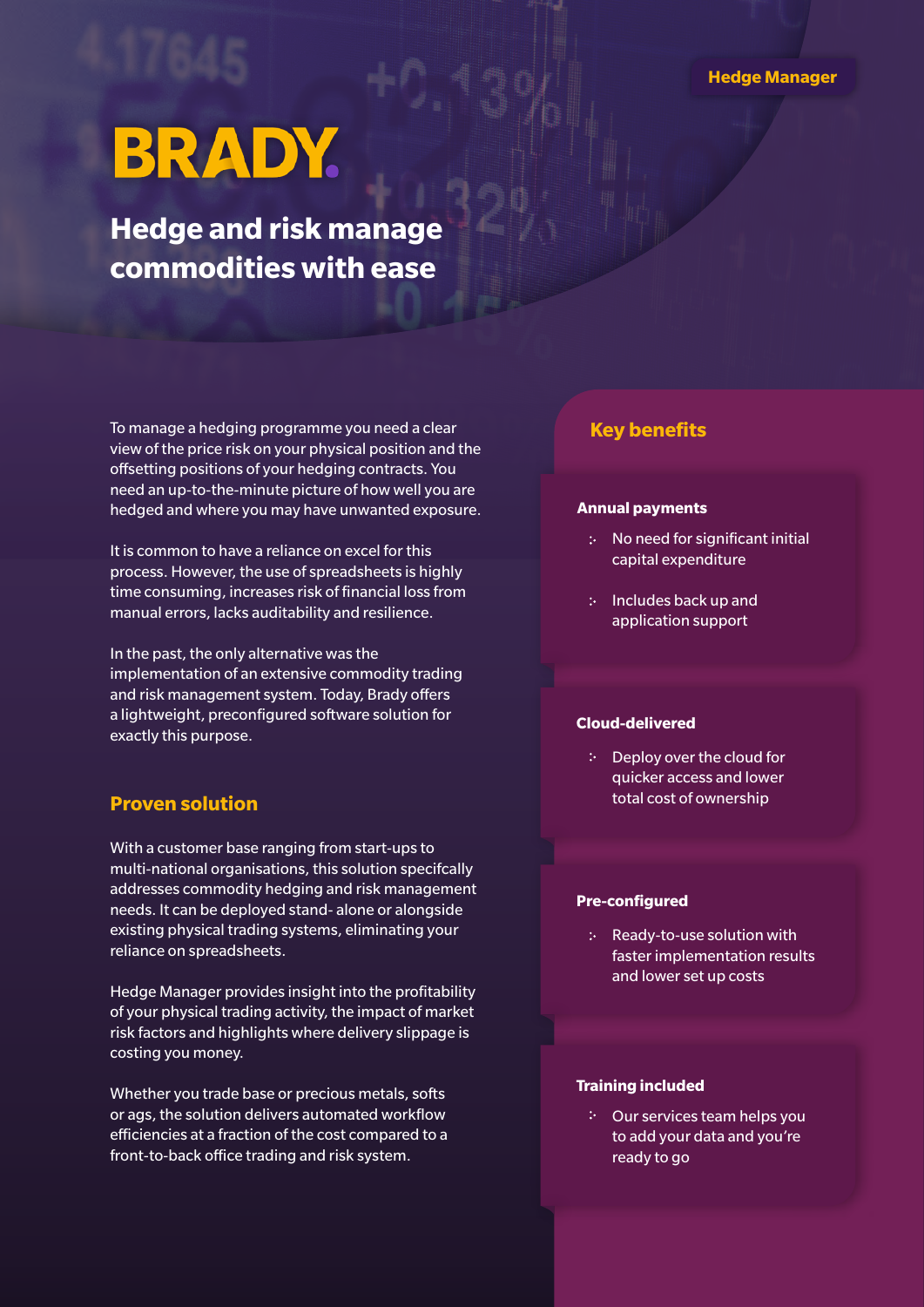

# **Rely on our industry expertise**

Whether you are just starting to think about a hedging strategy or have an established programme and want to expand in your organisation, our consultants have the skills and experience to help.

# **Make your daily hedging activities easier**

#### **On a daily basis, you have the ability to:**



Upload commercial contracts to capture the exposure on your physical business:

Drop in a simple CSV file with the contract, shipment details and pricing terms and the necessary exposure reports will be updated automatically



#### Enter any new hedging transactions that have been executed

Listed (including LME and COMEX) or OTC futures, averages, swaps and options



#### Reconcile the day's trades, open position and settlements with brokers

Ensure all trades and positions match the broker statement on the day of execution to avoid costly errors



Check your exposure and track any slippage due to over/under-weight shipments, delays or advancements in shipping or contract amendments

Adjust any hedges to re-hedge if necessary



## Check your broker positions and mark-to-market are in line with expectations

Check for any positions that need transferring, rolling or closing out



#### Configure your own views to query or extract data as needed

Attain different views of exposure, broker positions and cashflows forecasts, either highlevel summary or detailed

#### **Other optional features include the ability to**

Use default commission rules to reconcile brokers' commission charges

Use an automated broker reconciliation if volumes are high enough to warrant it

Calculate initial margin and variation margin requirements to pre-empt and reconcile broker margin call

#### $+$  +  $+$  +  $+$  +  $+$  +  $+$  +  $+$  +  $+$  +  $+$  +  $+$  +  $+$

Send email confirmations automatically